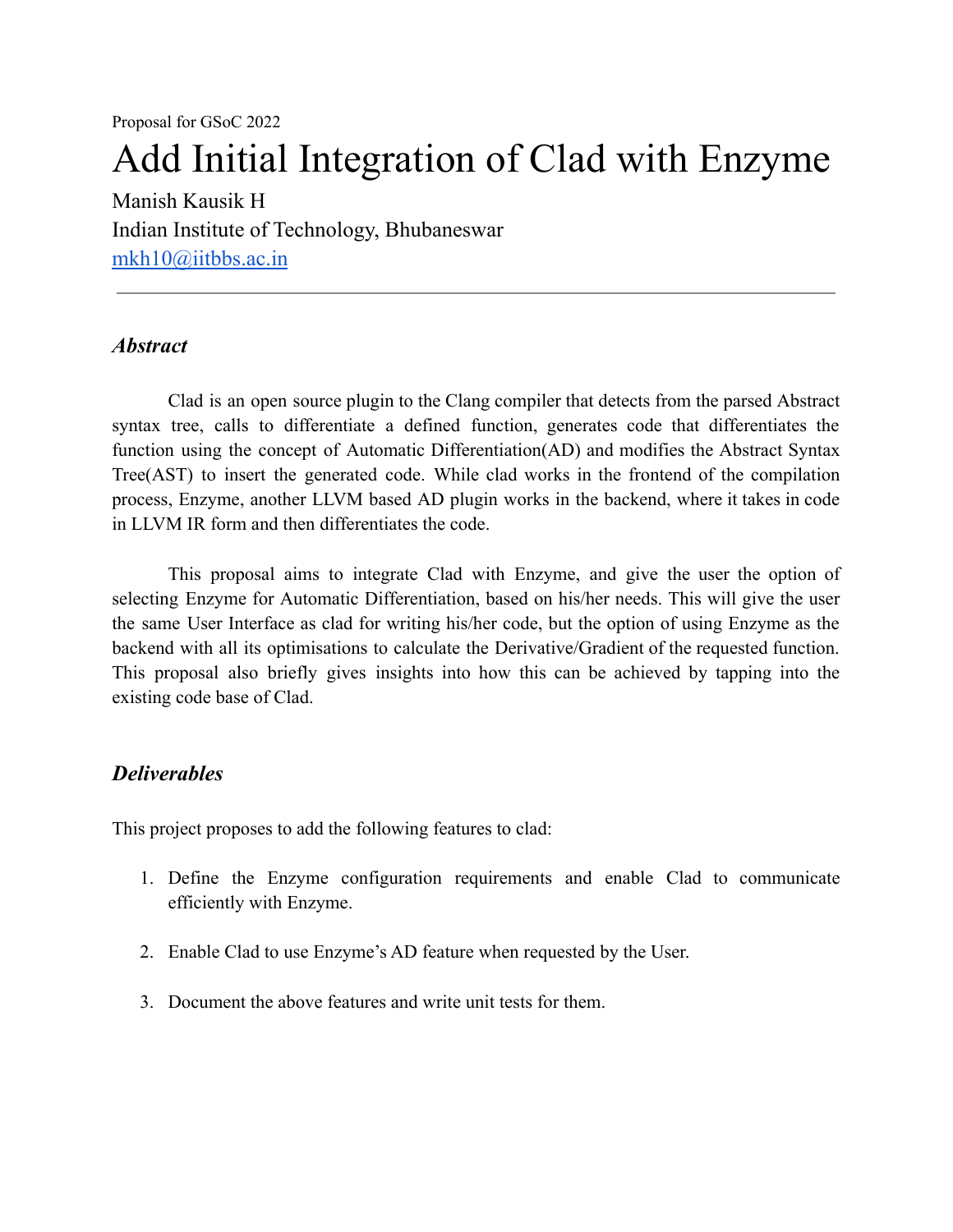### *Clad API*

Clad provides the function, "clad::differentiate" to differentiate a function in forward mode and "clad::gradient" to differentiate a function in reverse mode.

Suppose in the following code snippet we want to differentiate function "foo", then the corresponding calls to "clad::differentiate" and "clad::gradient" are described in the code snippet:

```
#include "clad/Differentiator/Differentiator.h"
#include <iostream>
double foo(double x) { return x * x; }
int main() {
  // Call clad to generate the derivative of foo wrt x.
  auto foo dx = clad::differentiate(foo, "x");
 // Call clad to generate the gradient of foo
 auto foo_grad = clad::gradient(foo);
}
```
"foo\_dx" and "foo\_grad" are pointers to the functions generated by clad that contain code for differentiating foo with respect to x and foo's gradient respectively. These functions are generated by parsing function foo's Abstract Syntax Tree(AST) and for every operation represented by a node of the tree we find its derivative and propagate the pass forward or backward respectively. The functions generated when dumped, can show the step by step process involved in the derivative calculations.

## *Enzyme API*

Enzyme asks the user to use the phrase "\_\_enzyme\_autodiff" (for Reverse Mode) and "\_\_enzyme\_fwddiff"(for Forward Mode) as part of any function name that is supposed to refer to the derivative of some other function. Suppose one wants to find the derivative of function foo from the previous code snippet, via Reverse Mode, then one has to make a call to a function called " $\epsilon$  enzyme autodiff foo(foo)" or just " $\epsilon$  enzyme autodiff(foo)" wherever the derivative is needed. Enzyme recognises these calls and then replaces them with the code for Derivatives in the LLVM IR stage.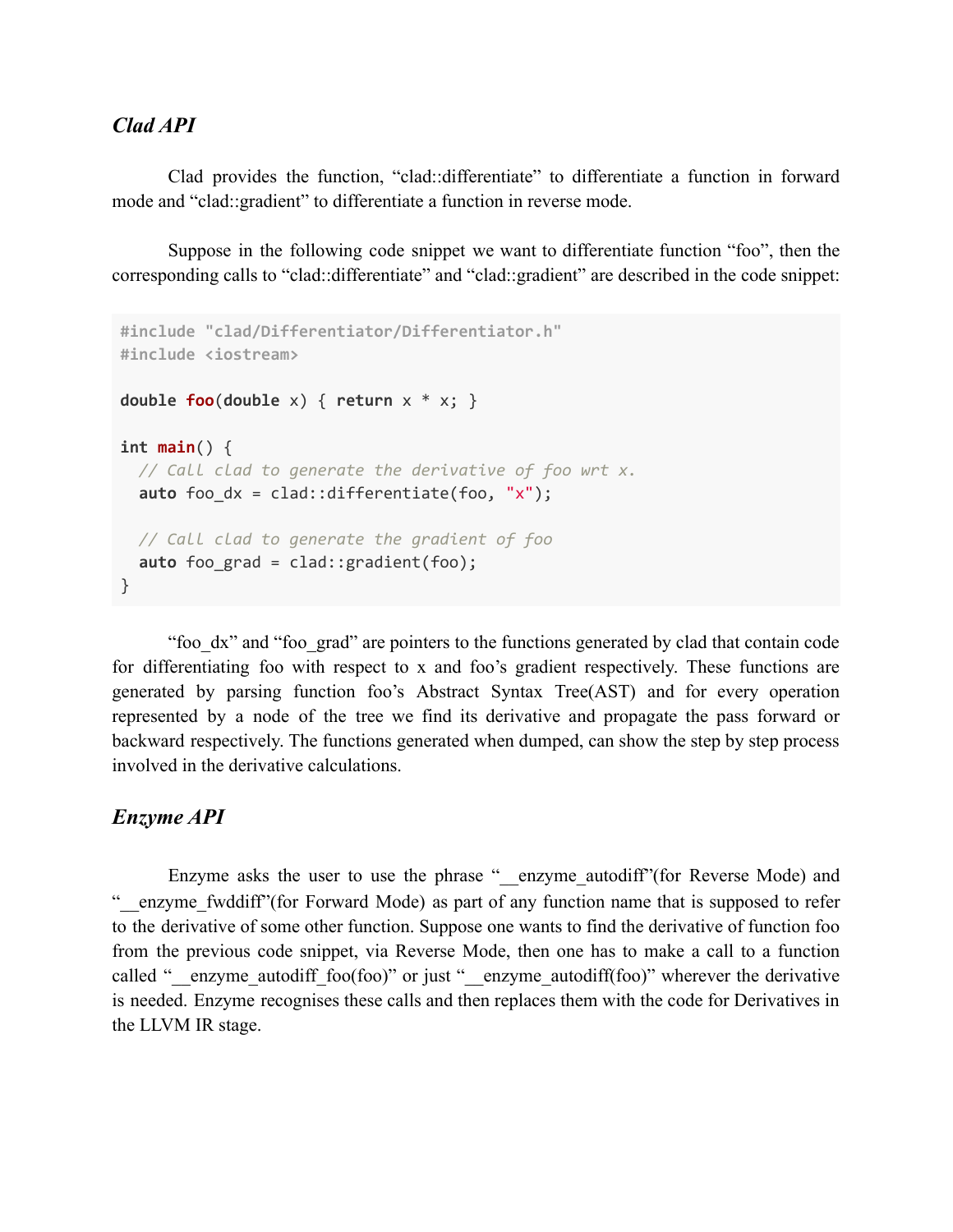The following code snippet shows how one can use enzyme to obtain derivatives of the function foo:

```
#include <iostream>
extern double __enzyme_autodiff(void*, double);
double foo(double x) { return x * x; }
double dfoo(double x) {
   // This returns the derivative of square or 2 * x
    return __enzyme_autodiff((void*) square, x);
}
int main() {
    for(double i=1; i<5; i++){
        printf("foo(%f)=%f, dfoo(%f)=%f",i,foo(i),i,dfoo(i));
     }
}
```
When the following code snippet is passed to the frontend of clang compiler, it generates the LLVM IR of the code, with the function call " \_\_enzyme\_autodiff" used in dfoo. Now the LLVM IR is passed to the enzyme program, which then replaces the "\_\_enzyme\_autodiff" used in dfoo with the actual derivative code. The LLVM IR can be passed before optimizations or after optimization. Now the modified LLVM IR can be passed to the LLVM Backend to obtain the executable code.

#### *Proposed Changes to Clad*

The proposal aims to give the user an option of selecting Enzyme as the tool for AD, instead of the clad AST method. The following code snippet will denote that the user has requested clad to use Enzyme for calculating the Derivative/Gradient:

```
#include "clad/Differentiator/Differentiator.h"
#include <iostream>
double foo(double x) { return x * x; }
int main() {
 // Call clad to generate the derivative of foo wrt x, but use Enzyme as
backend.
```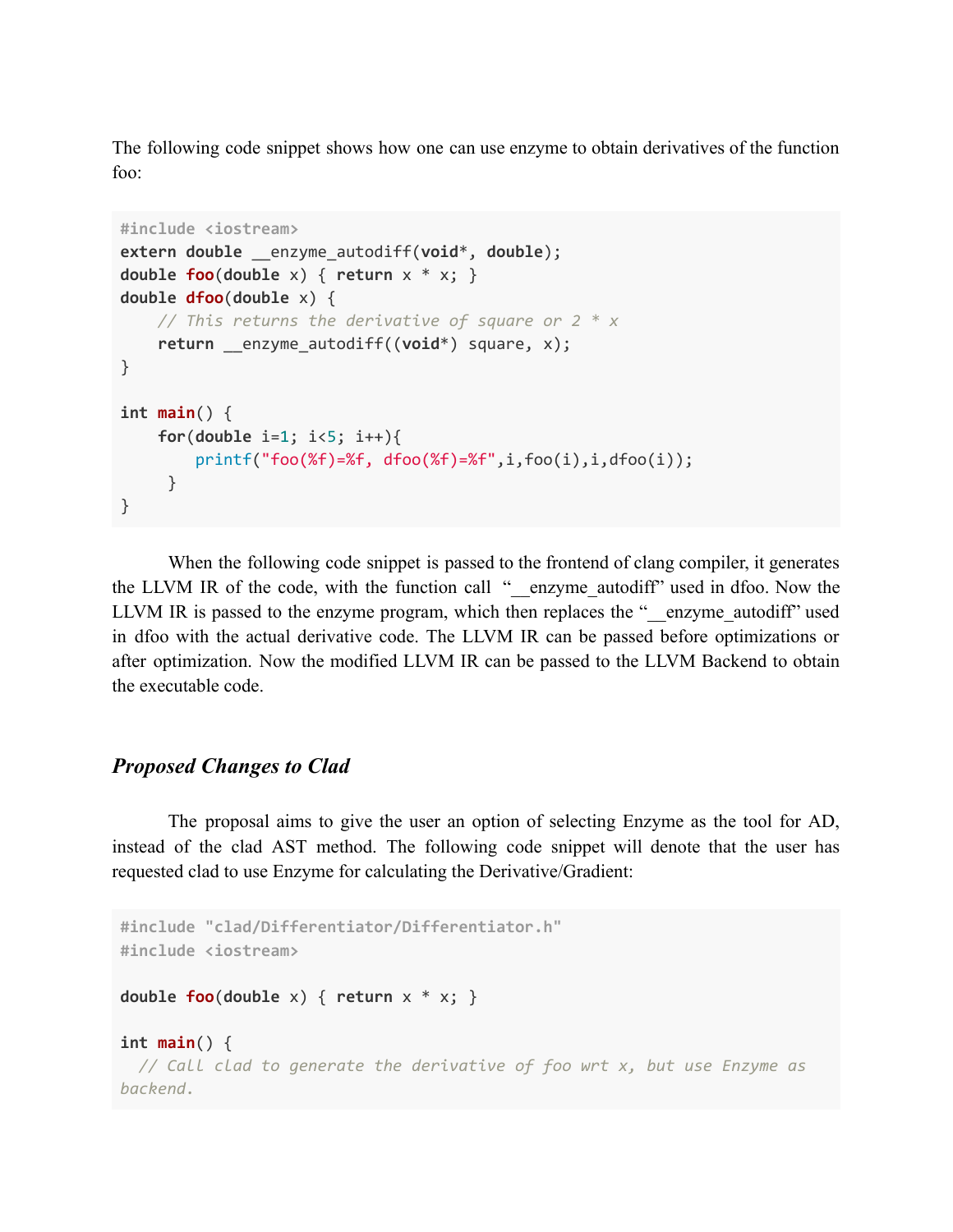```
auto foo dx = clad::differentiate<clad::opts::use_enzyme>(foo,"x");
 // Call clad to generate the gradient of foo, but use Enzyme as backend
 auto foo_grad = clad::gradient<clad::opts::use_enzyme>(foo);
}
```
A call to "clad::differentiate" or "clad::gradient" if asked to be used with Enzyme by the user, must trigger clad to initialize the correct data structures (where the derivatives can be stored by enzyme) and pass them to the enzyme\_autodiff (for reverse mode) or enzyme\_fwddiff (for forward mode) functions, which can then be replaced with the respective AD code by Enzyme. Thus Clad has to generate the following wrapper functions, when the user requests Clad to use Enzyme:

```
extern double __enzyme_fwddiff_foo_x(void*, double);
double foo_dx_forward(double x) {
    double seed[1] = {0}; //1 here represents number of params of foo
    seed[0] = 1; //This sets in which direction we want the derivative, 0
represents the index of x in the list of input params of foo
   // We pass the seed(direction) as well as the location at which
derivative is needed to Enzyme
    auto diff = enzyme fwddiff foo x((void*) foo, x, seed[0]);
    return diff;
}
extern double __enzyme_autodiff_foo(void*, double);
double foo_grad_backward(double x) {
    int enzyme_dup;
    double d_x[1];//Initializing data structure to store the result; 1
represents that the function has only 1 input param
    //We tell Enzyme that the passed arguments are of type "Duplicated"
with the llvm metadata "enzyme_dup".
    __enzyme_autodiff_foo((void*) foo, enzyme_dup, &x, &d_x[0]);
   return d_x;
}
```
The above code must be inserted by clad so that, when the LLVM IR is generated, Enzyme can act upon the requested functions to generate their Derivatives.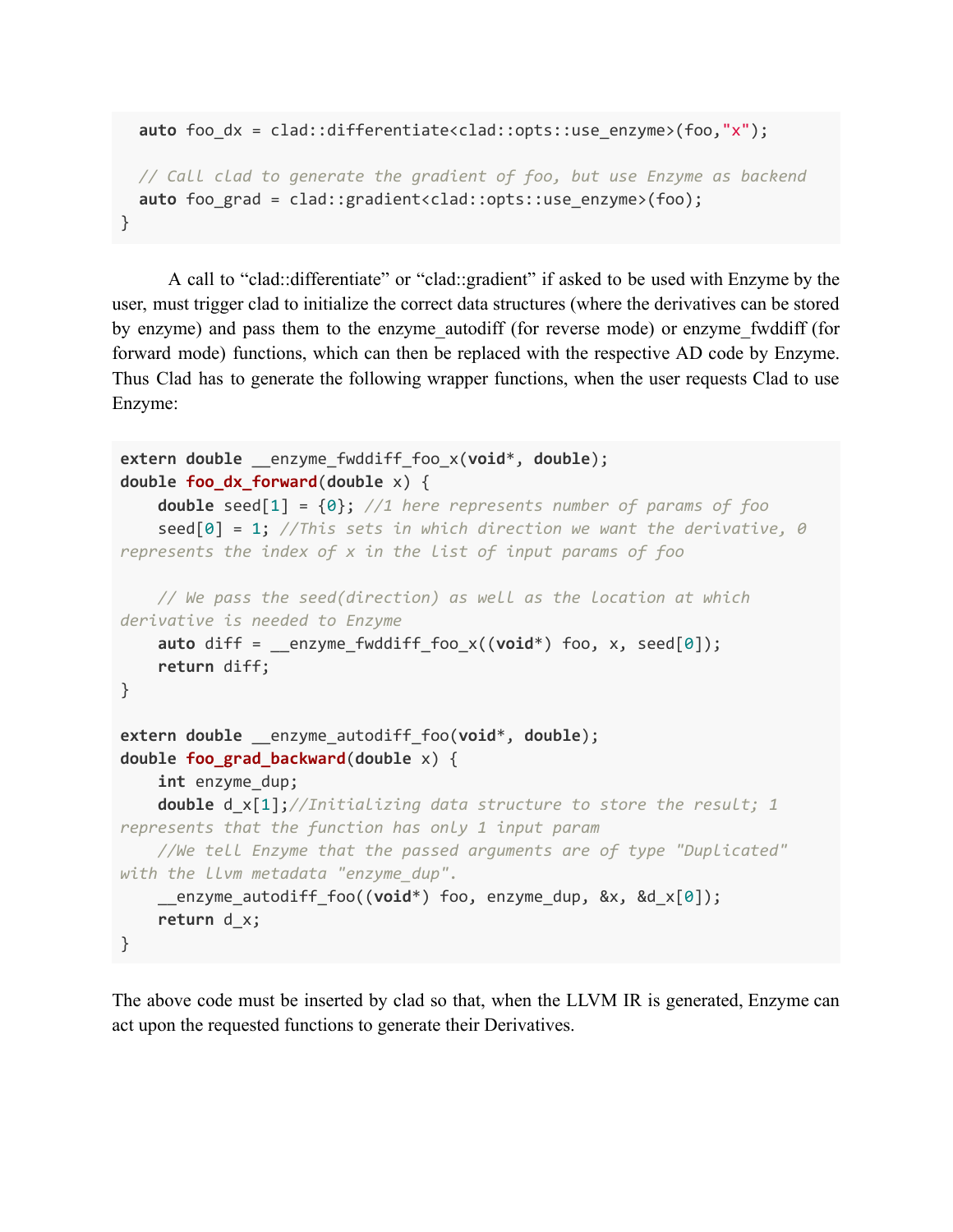## *Planned Timeline*

Since the exact dates are not fixed yet and are flexible, here is a 10 week timeline for the proposed project (Tentative dates are mentioned):

| <b>Week No</b>                          | <b>Tasks to be Completed</b>                                                                                                                                                                                                                                                                                                                                                                                                                             |
|-----------------------------------------|----------------------------------------------------------------------------------------------------------------------------------------------------------------------------------------------------------------------------------------------------------------------------------------------------------------------------------------------------------------------------------------------------------------------------------------------------------|
| Week 1<br>(May 29th to<br>June 4th)     | Explore the codebase, discuss with mentors the existing code architecture and<br>identify locations to be modified in the codebase. Explore associated libraries<br>like LLVM and Clang. Also learn about the Differentiation concepts that are<br>used in the code base.<br>Read about LLVM IR and how Enzyme works on it to generate the Derivative<br>of a Function.                                                                                  |
| Week 2<br>(June 5th to<br>June 11th)    | [Coding Begins] Add the option of "clad::opts::use enzyme" to the clad API.<br>This involves adding a state variable for every differentiation request that stores<br>whether the user has requested the use of Enzyme for differentiation.<br><b>Deliverable:</b> A working code snippet that shows that clad can correctly identify<br>the user request for Enzyme backend and set the corresponding state variable in<br>the differentiation request. |
| Week 3<br>(June $12th$ to<br>June 18th) | Modify the "clad::ReverseModeVisitor::Derive" code to check if the<br>differentiation request asks for the use of Enzyme. If such a request is made, then<br>branch off from the main Derive function to generate a different code.<br><b>Deliverable:</b> Correctly recognise that one needs to generate Reverse Mode<br>Enzyme code when requested by the user.                                                                                        |
| Week 4<br>(June 19 $h$ to<br>June 25th) | Continue work from Week 3, work on generating code for Reverse AD that is<br>enzyme compatible. Make sure the correct LLVM IR is generated for Enzyme to<br>work on. Deliverable: A working code snippet that uses Enzyme to generate<br>Gradients of a function with the interface call "clad: gradient"                                                                                                                                                |
| Week 5<br>(June 26th to<br>July 2nd)    | Write unit tests to verify that the use of Enzyme for gradient code generation<br>and calculation is correctly done. Deliverable: An exhaustive set of test cases<br>that show that clad generates the correct code, compatible with Enzyme and the<br>code evaluates the gradients correctly during runtime.                                                                                                                                            |
| Week 6<br>(July 3rd to<br>July 9th)     | Buffer Period, Phase 1 evaluations                                                                                                                                                                                                                                                                                                                                                                                                                       |
| Week 7<br>(July 10th to<br>July 16th)   | Modify the "clad::ForwardModeVisitor::Derive" code to check if the<br>differentiation request asks for the use of Enzyme. If such a request is made, then<br>branch off from the main Derive function to generate a different code.                                                                                                                                                                                                                      |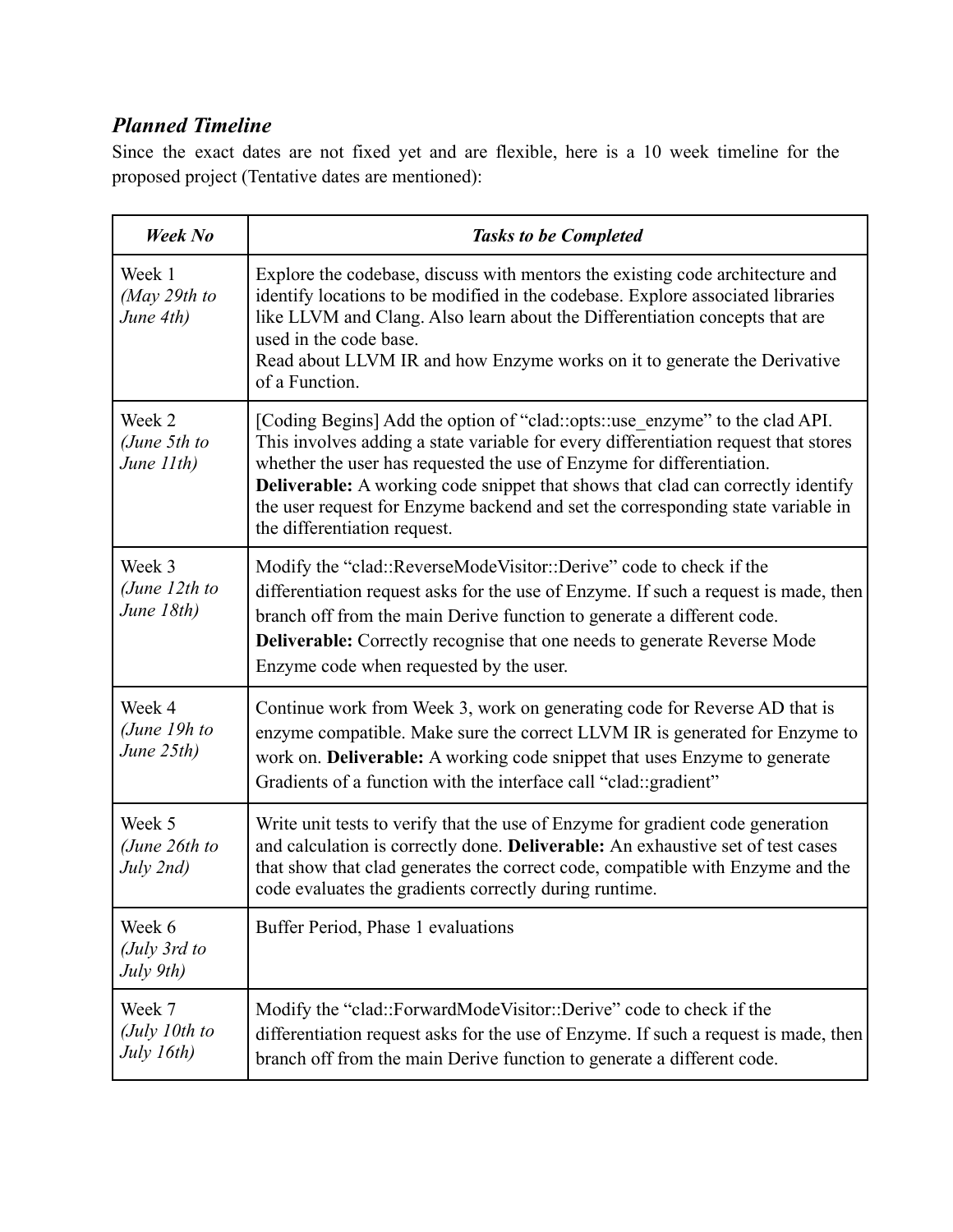|                                                      | <b>Deliverable:</b> Correctly recognise that one needs to generate Forward Mode<br>Enzyme code when requested by the user.                                                                                                                                                                                               |
|------------------------------------------------------|--------------------------------------------------------------------------------------------------------------------------------------------------------------------------------------------------------------------------------------------------------------------------------------------------------------------------|
| Week 8<br>(July 17th to<br>July 23rd)                | Continue work from Week 7, work on generating code for Forward AD that is<br>enzyme compatible. Make sure the correct LLVM IR is generated for Enzyme to<br>work on. <b>Deliverable:</b> A working code snippet that uses Enzyme to generate<br>Derivatives of a function with the interface call "clad: differentiate". |
| Week 9<br>(July 24th to<br>July 30th)                | Write unit tests to verify that the use of Enzyme for derivative code generation<br>and calculation is correctly done. Deliverable: An exhaustive set of test cases<br>that show that clad generates the correct code, compatible with Enzyme and the<br>code evaluates the derivatives correctly during runtime.        |
| Week 10<br>$\int U$ <sub>y</sub> 31st to<br>Aug 6th) | Buffer Period, Phase 2 evaluations                                                                                                                                                                                                                                                                                       |

## *Personal Information*

## *A. Basic Details*

| Name          | Manish Kausik H                                                                                              |
|---------------|--------------------------------------------------------------------------------------------------------------|
| Email         | hmanishkausik@gmail.com<br>mkh10@iitbbs.ac.in                                                                |
| Mobile Number | $+917760356001$                                                                                              |
| Time Zone     | $IST (+5:30)$                                                                                                |
| Github        | Nirhar                                                                                                       |
| University    | Indian Institute of Technology, Bhubaneswar                                                                  |
| Degree        | B. Tech in Computer Science and Engineering and M. Tech in<br>Computer Science and Engineering (Dual Degree) |
| Year          | 4th year Undergraduate (2023 expected)                                                                       |
| Availability  | A minimum of 20 hours per week during the coding period                                                      |
|               | Preferred slot: June - August                                                                                |